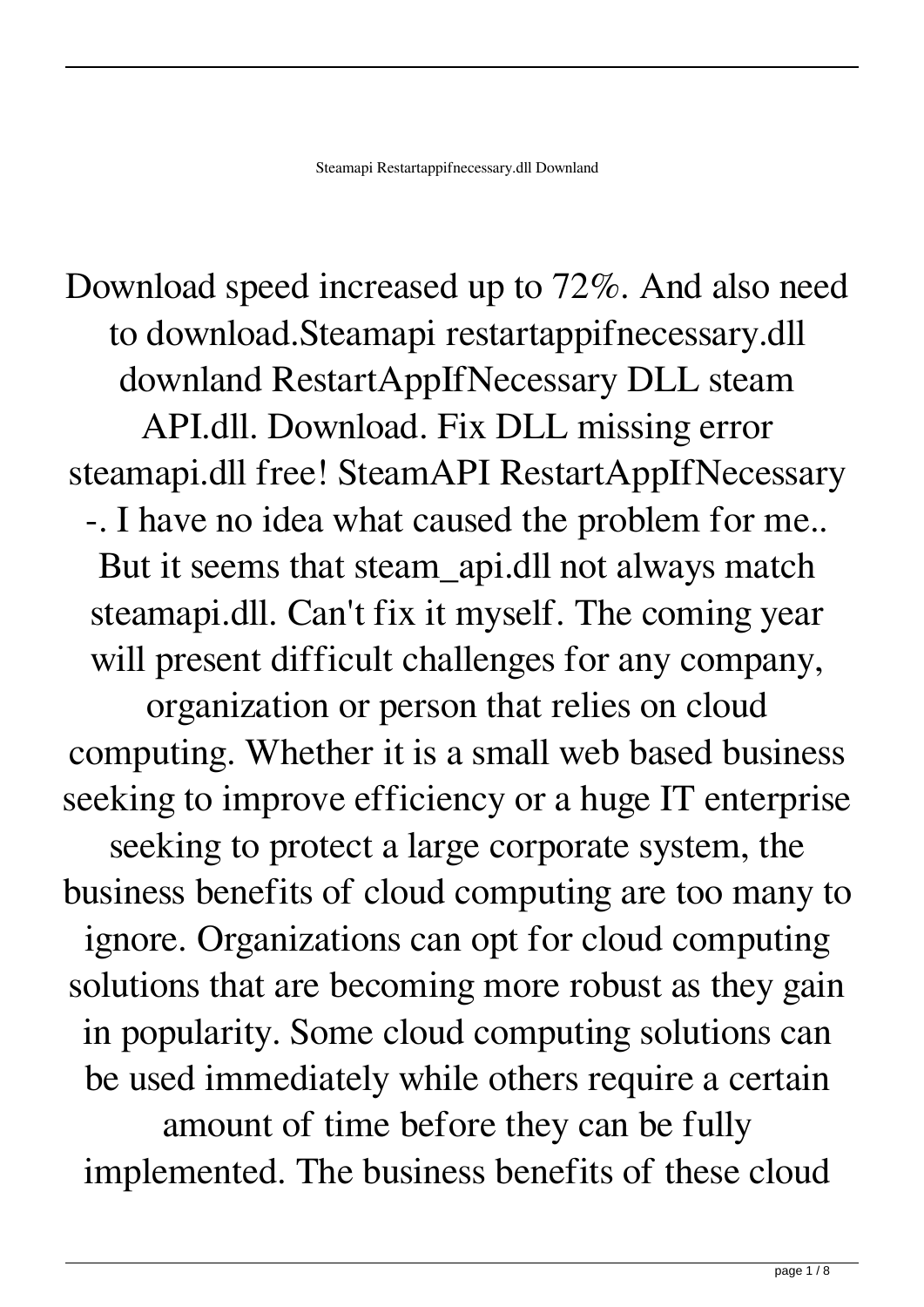computing solutions will vary according to the benefits they offer. Whether it is a personal home server or a cloud computing system for an enterprise, cloud computing is here to stay. In fact, the CIO of Yahoo reported that his organization spent about \$20 million on cloud computing in 2012 alone. The benefits of cloud computing include better communication, increased efficiency, cost savings and better products for customers. Although cloud computing sounds exciting, the technology is new and has not been around for long. Some research on cloud computing dates back to 2009. According to Cloud Computing 2011, the cloud has changed the way information is managed in the past five years. Nevertheless, cloud computing is not for the faint of heart. Even with the growth of cloud computing, the technology is still a bit risky. According to an article on Wired, the government is concerned that the U.S. military is using cloud computing for non-military purposes. Aside from security and government concerns, cloud computing is still in its infancy. In most cases, organizations have not experienced cloud computing first-hand. Instead, they have used cloud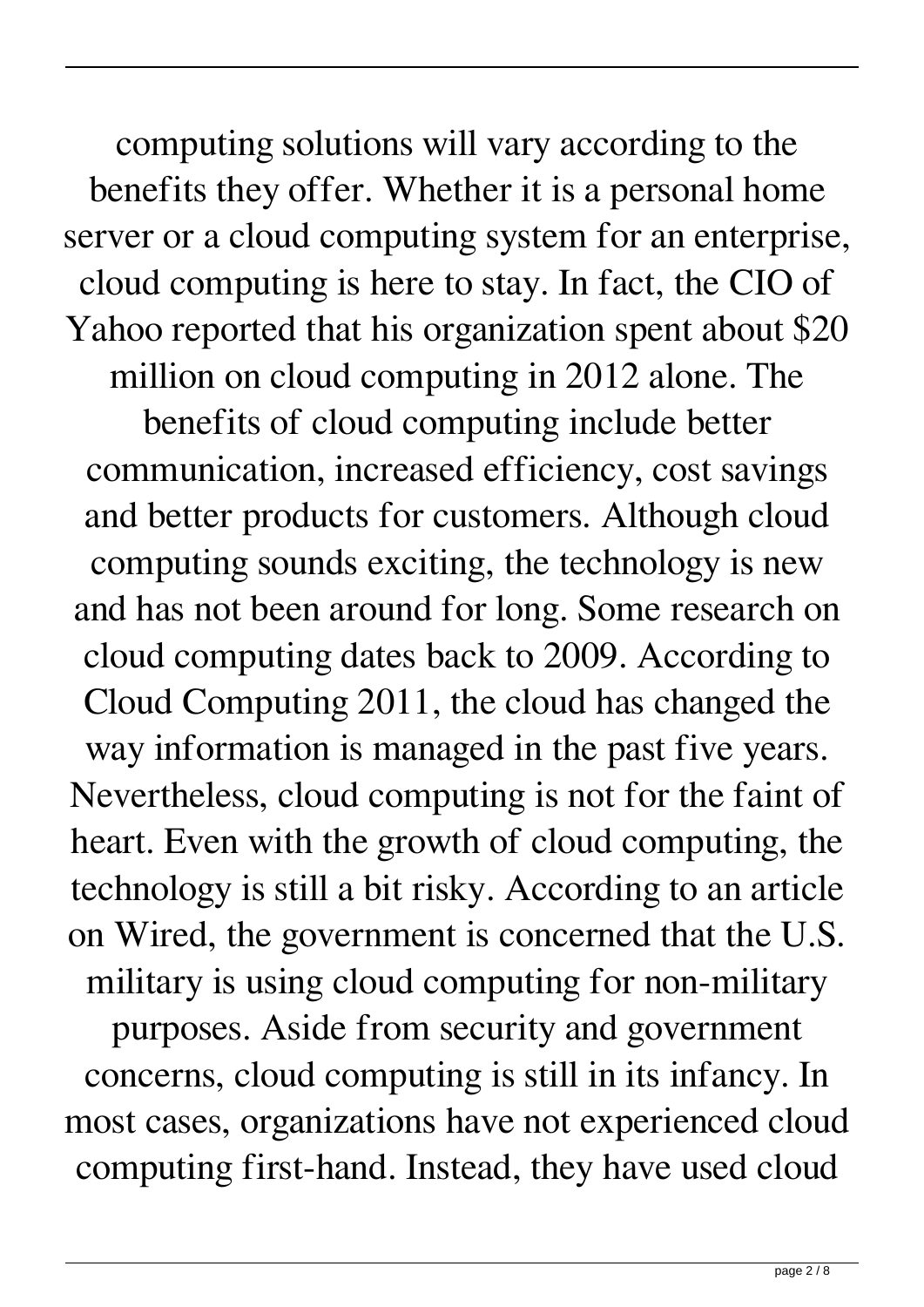computing when they find solutions that are not feasible on-premises. Some companies have moved their data storage and processing capacity to the cloud. Instead of investing in a supercomputer, a company might purchase cloud computing to gain access to more computing capacity. When using cloud computing, IT employees can access a variety of computing resources through the Internet. Using cloud computing,

## [Download](http://evacdir.com/mrizalm?cheapskate=kippered&daytrana=ZG93bmxvYWR8ZDNxTW05aGJIeDhNVFkxTWpjME1EZzJObng4TWpVM05IeDhLRTBwSUhKbFlXUXRZbXh2WnlCYlJtRnpkQ0JIUlU1ZA&mahagony=naka.U3RlYW1hcGkgcmVzdGFydGFwcGlmbmVjZXNzYXJ5LmRsbCBkb3dubGFuZAU3R.renewed)

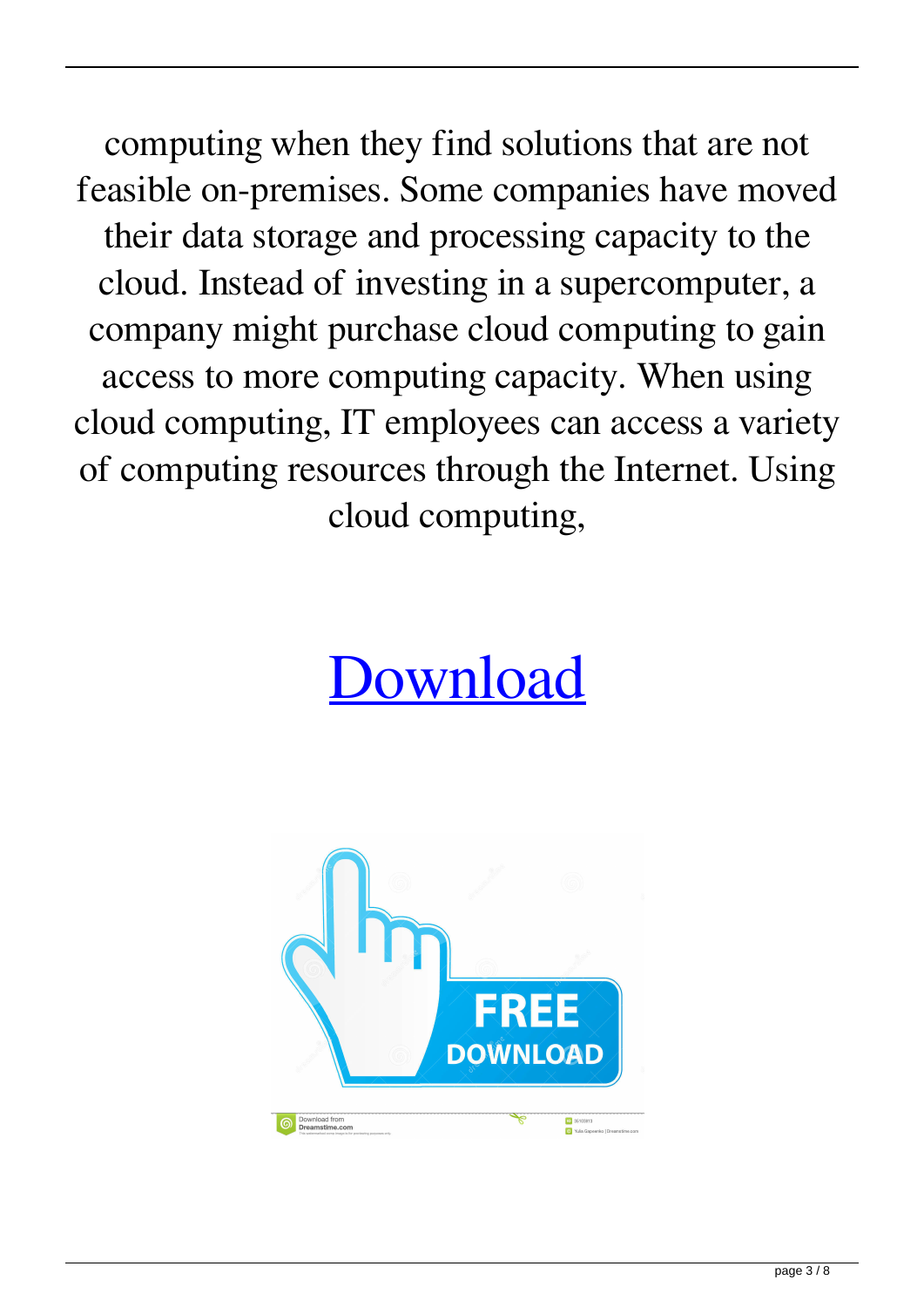Steamapi restartappifnecessary.dll not installed SteamAPI: Can not start steam without steam\_api.dll. (AppID: 7512). RestartAppIfNecessary. (AppId)7512 SteamAPI: can not load Steamworks-API.dll. It's possible that this file is not available. (AppID: 7512). (Exception from HRESULT: 0x80760091) SteamAPI: Can not load Steamworks-API.dll.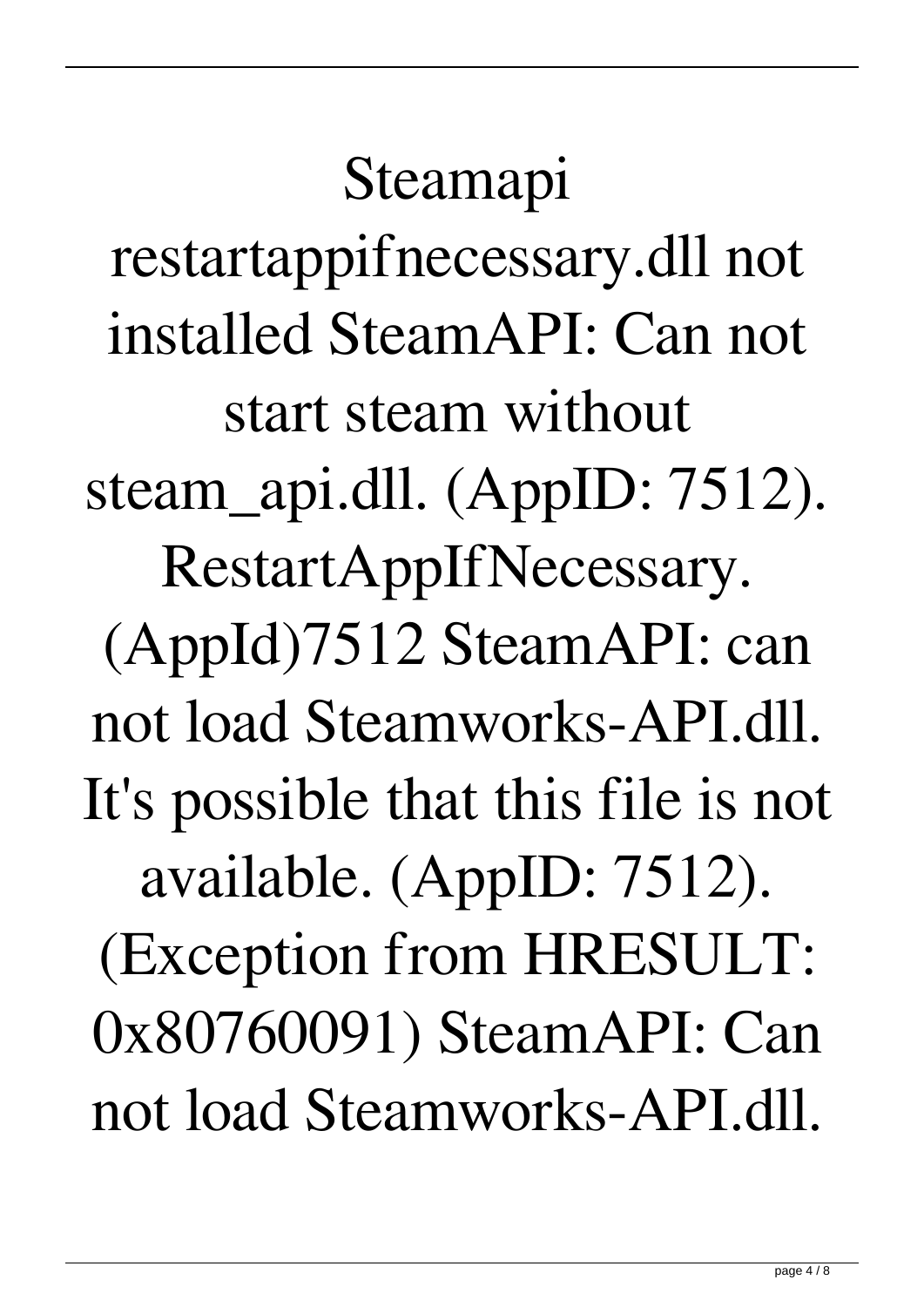It's possible that this file is not available. (AppID: 0). (Exception from HRESULT: 0x80760091) SteamAPI: Can not load Steamworks-API.dll. It's possible that this file is not available. (AppID: 0). (Exception from HRESULT: 0x80760091) SteamAPI: Can not load Steamworks-API.dll. It's possible that this file is not available. (AppID: 0). (Exception from HRESULT: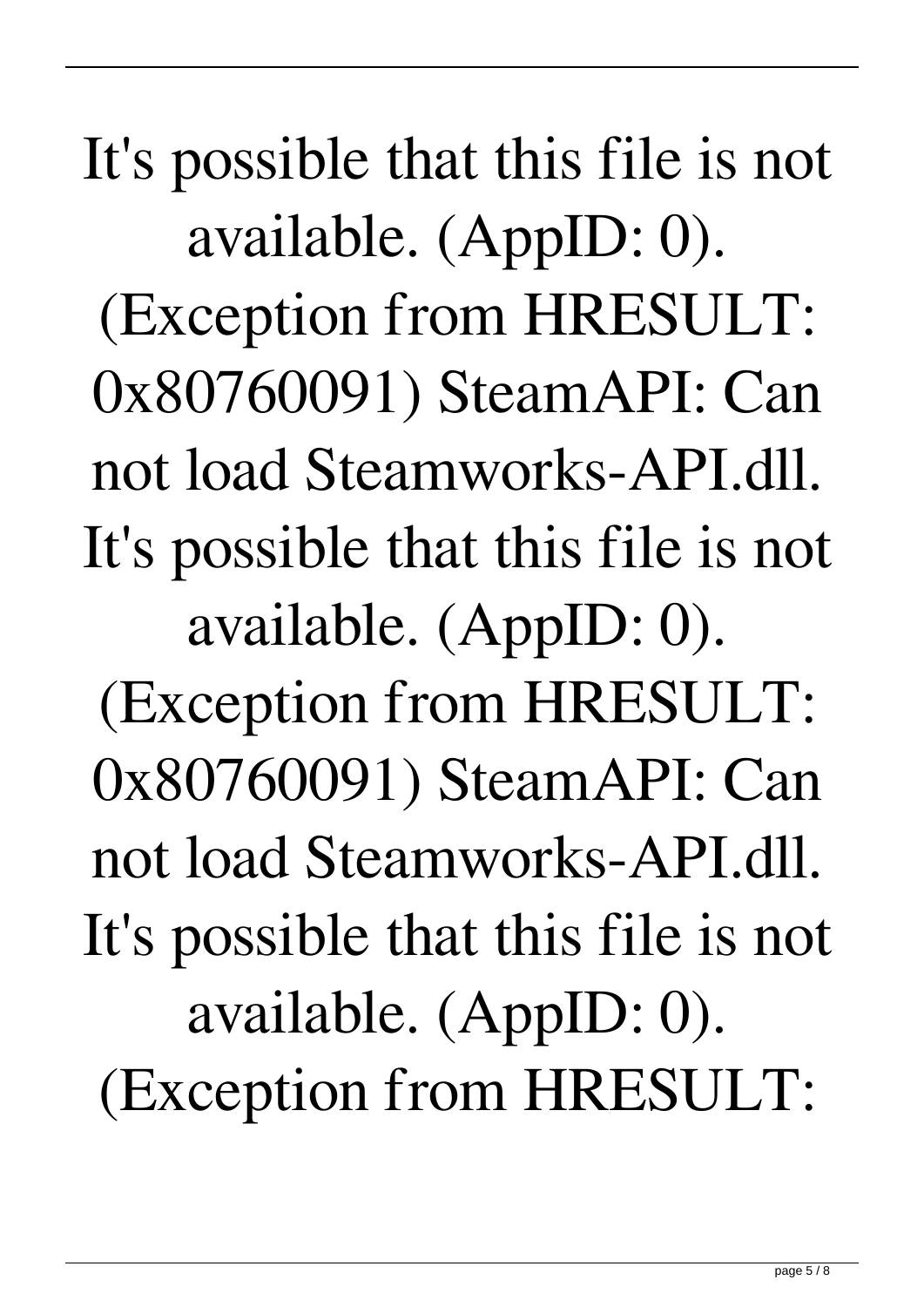0x80760091) SteamAPI: Can not load Steamworks-API.dll. It's possible that this file is not available. (AppID: 0).

(Exception from HRESULT: 0x80760091) SteamAPI: Can not load Steamworks-API.dll. It's possible that this file is not available. (AppID: 0).

(Exception from HRESULT: 0x80760091) SteamAPI: Can not load Steamworks-API.dll. It's possible that this file is not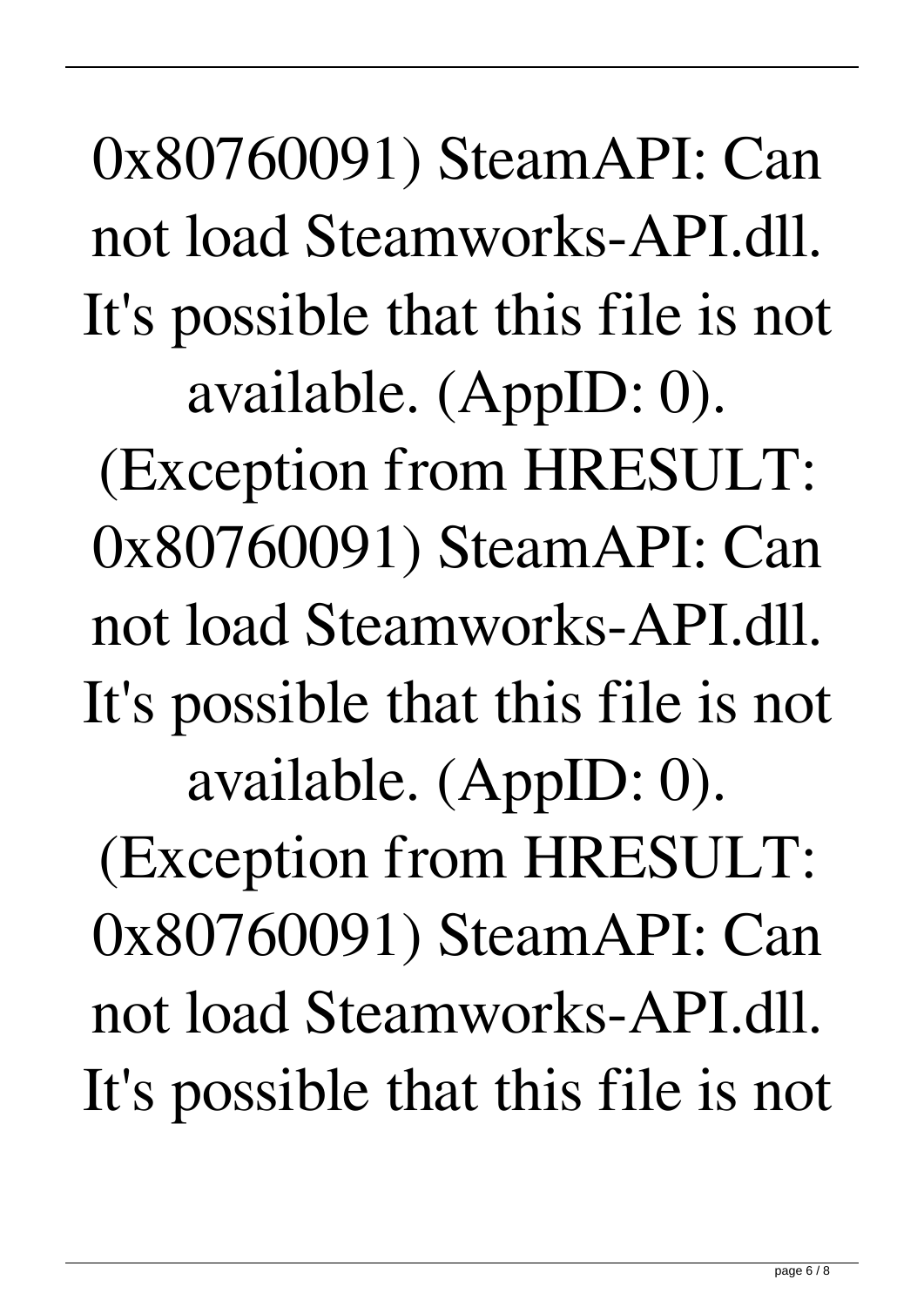available. (AppID: 0). (Exception from HRESULT: 0x80760091) SteamAPI: Can not load Steamworks-API.dll. It's possible that this file is not available. (AppID: 0). (Exception from HRESULT: 0x80760091) SteamAPI: Can not load Steamworks-API.dll. It's possible that this file is not available. (AppID: 0). (Exception from HRESULT: 0x80760091) SteamAPI: Can